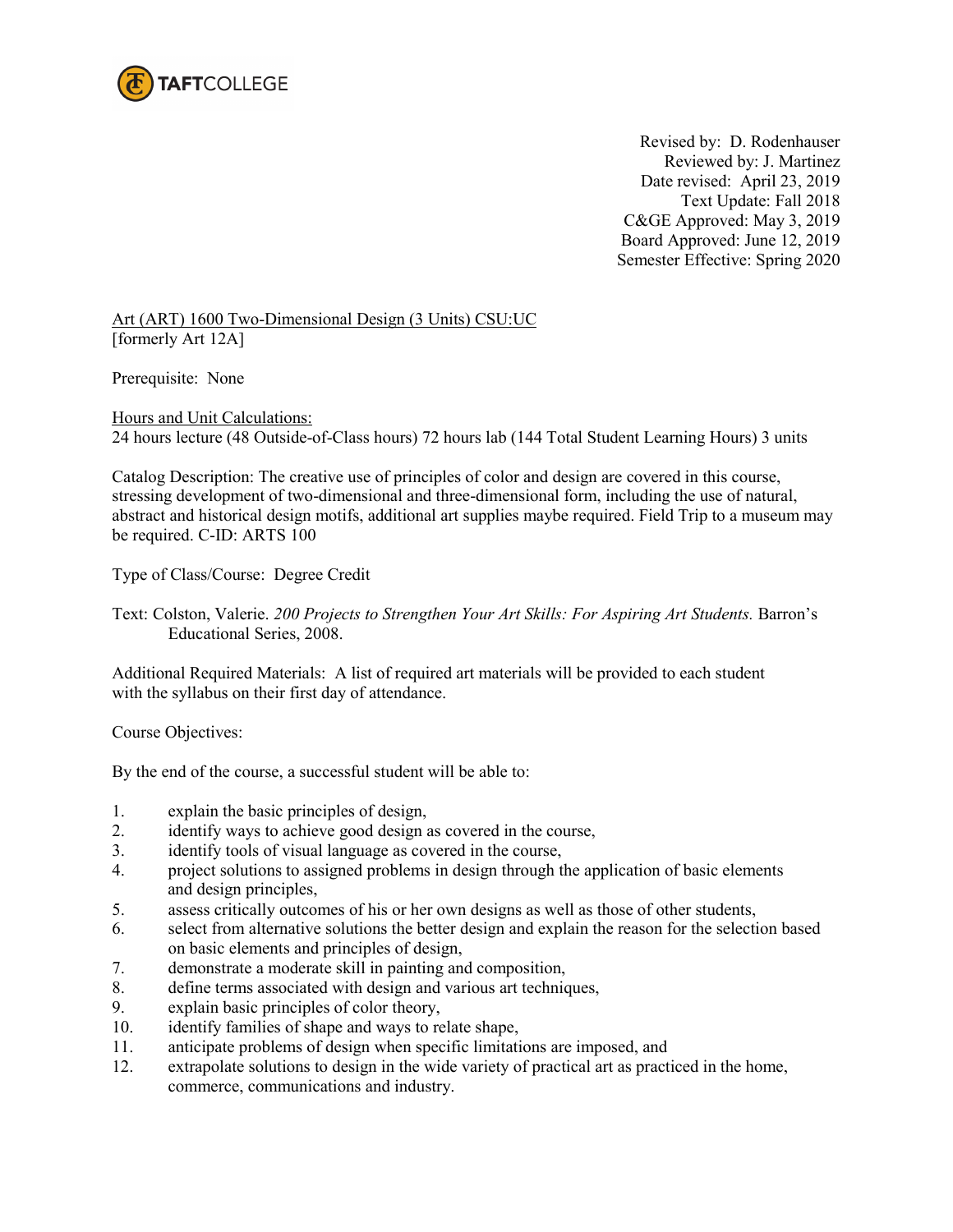

#### Course Scope and Content:

| Unit I<br>Two-dimensional Design Fundamentals |
|-----------------------------------------------|
|-----------------------------------------------|

- A. Unity
- B. Balance
- C. Value and Contrast
- D. Emphasis<br>E. Harmony
- **Harmony**
- F. Repetition (rhythm, pattern)
- G. Variety

## Unit II Elements of Art

- A. Line Quality
- B. Shape Relation
- C. Texture
- D. Color theory
- E. Negative and Positive Shape
- F. Subject and Symbol

### Unit III Exploration of Materials

- A. Gouache
- B. Ink Charcoal, Pencil
- C. Acrylic Paint
- D. Collage/Montage

#### Unit IV Critiques and evaluation

- A. Contemporary trends, materials and approaches to 2 D design
- B. Over view of different aesthetic sensibilities as demonstrated in global and contemporary examples of 2 dimensional design
- C. Historical and global examples of 2 D design
- D. Student assignments
- E. Writing an artists' statement and written critiques of their projects

## Course Scope and Content (Laboratory):

- Unit I Safety Hazards
	- A. Tools such as X-ACTO knives and scissors
	- B. Proper storage and disposal of hazardous material

## Unit II Application of Knowledge

- A. Application of knowledge of design principles in projects
- B. Application of knowledge of elements of art in projects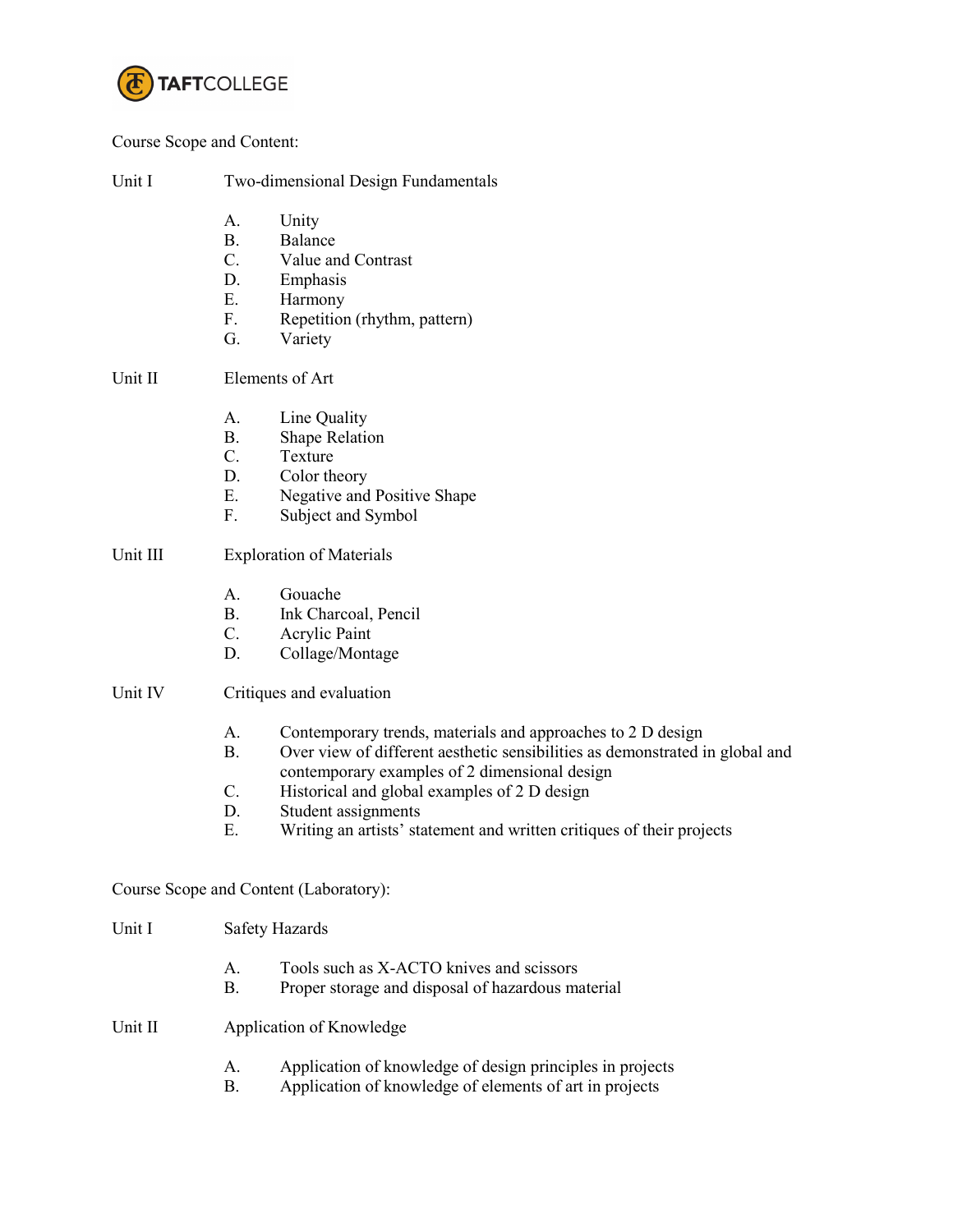

Unit III Skill Practice

- A. Skill practice of elements of art and principles of design
- B. Skill practice of materials

Learning Activities Required Outside of Class:

The students in this class will spend a minimum of 3 hours per week outside of the regular class time doing the following:

- 1. Skill practice
- 2. Completing required reading
- 3. Problem solving activity or exercise

Methods of Instruction:

- 1. Assigned projects
- 2. Individual criticism
- 3. Group criticism in open discussions
- 4. Student exhibitions

Methods of Evaluation:

- 1. Skill demonstrations, including:
	- a. design projects in class
	- b. written analysis of use of basic elements and principles of two-dimensional design

Laboratory Category: Extensive Laboratory

Pre delivery criteria: All of the following criteria are met by this lab.<br>1 Curriculum development for each lab.

- Curriculum development for each lab.
- 2. Published schedule of individual laboratory activities.
- 3. Published laboratory activity objectives.
- 4. Published methods of evaluation.
- 5. Supervision of equipment maintenance, laboratory setup, and acquisition of lab materials and supplies.

During laboratory activity of the laboratory: All of the following criteria are met by this lab.

- 1. Instructor is physically present in lab when students are performing lab activities.
- 2. Instructor is responsible for active facilitation of laboratory learning.
- 3. Instructor is responsible for active delivery of curriculum.
- 4. Instructor is required for safety and mentoring of lab activities.
- 5. Instructor is responsible for presentation of significant evaluation.

Post laboratory activity of the laboratory: All of the following criteria are met by this lab.

1. Instructor is responsible for personal evaluation of significant student outcomes (lab exercises, exams, practicals, notebooks, portfolios, etc.) that become a component of the student grade that cover the majority of lab exercises performed during the course.